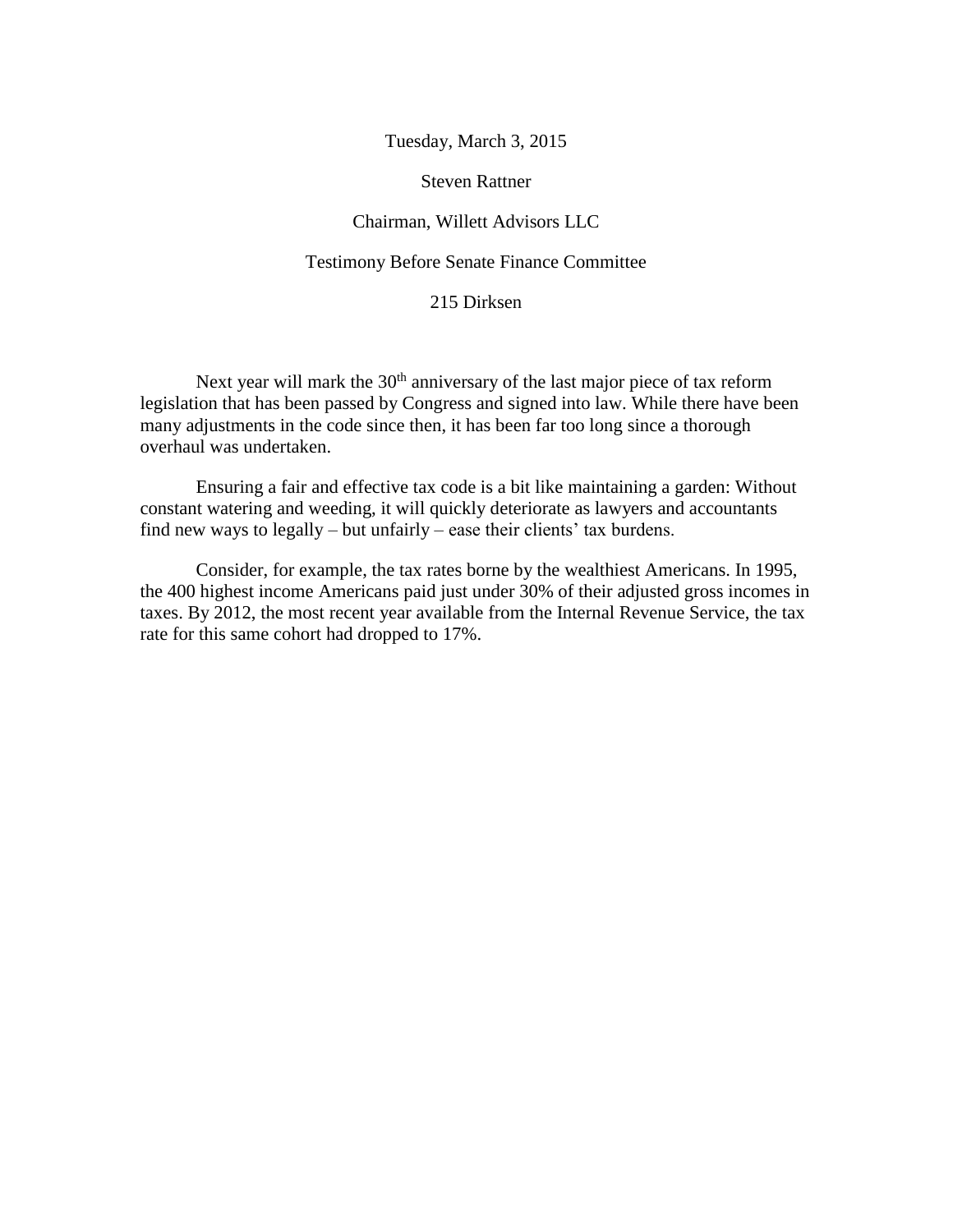

### **Taxes for the Richest 400 Go Down**

Source: IRS

Not all of that drop is due to clever tax manipulation; some resulted from lowering of rates on ordinary income, while most came from low rates on income from capital gains and dividends. (In fairness, the tax rate of this mega-rich cohort is likely to have gone up in recent years following the increase in the capital gains rate for the wealthy beginning in 2013.)

Meanwhile, after plunging to low levels during the financial crisis and recession, tax collections as a share of gross domestic product have recently risen to 17.5%, still at the low end of the historic band of 17% to 19%.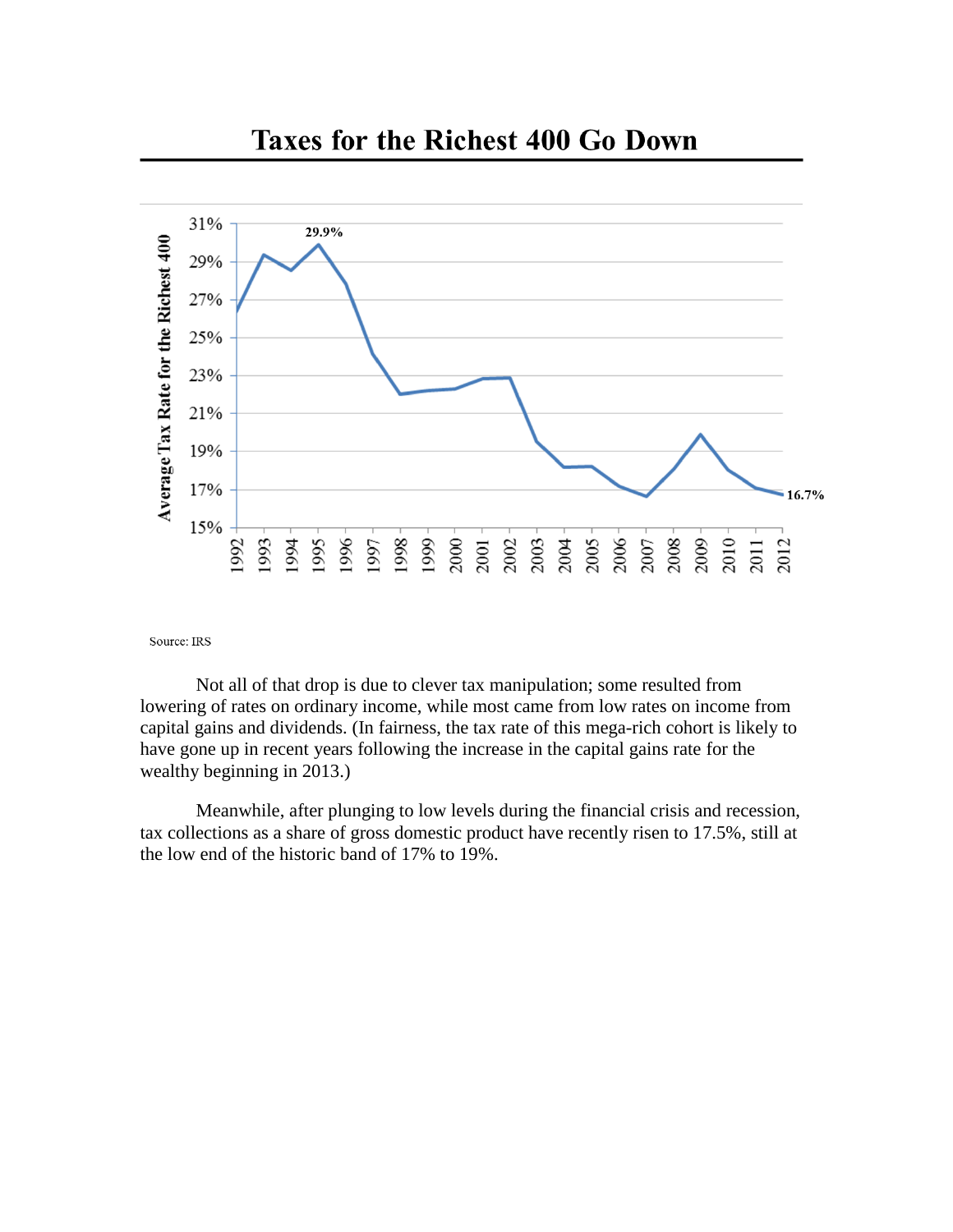

## **Fluctuating Tax Revenues**

Source: CBO

To be fair, many of the most important changes made by the 1986 law have succeeded in reining in the most egregious tax avoidance schemes that operated prior to the law's passage.

But other abusive practices remain. We learned, for example, during the last Presidential campaign that one of the candidates was able to amass an Individual Retirement Account with a balance that he listed at \$20.7 million to \$101.6 million. That occurred in the context of maximum allowed total contributions during the relevant years on the order of \$500,000.

Another well-publicized loophole is the ability for private equity and certain hedge fund operators to have their carried interest proceeds taxed as capital gains. At various points in my career (including at present), I have been a substantial beneficiary of these provisions and for the life of me, I can't understand why my tax rate on income from these activities was less than half of the tax rate paid by friends in other parts of the financial services industry.

Other provisions allow private equity professionals to convert ordinary income from management fees into lower taxed capital gains on their investments.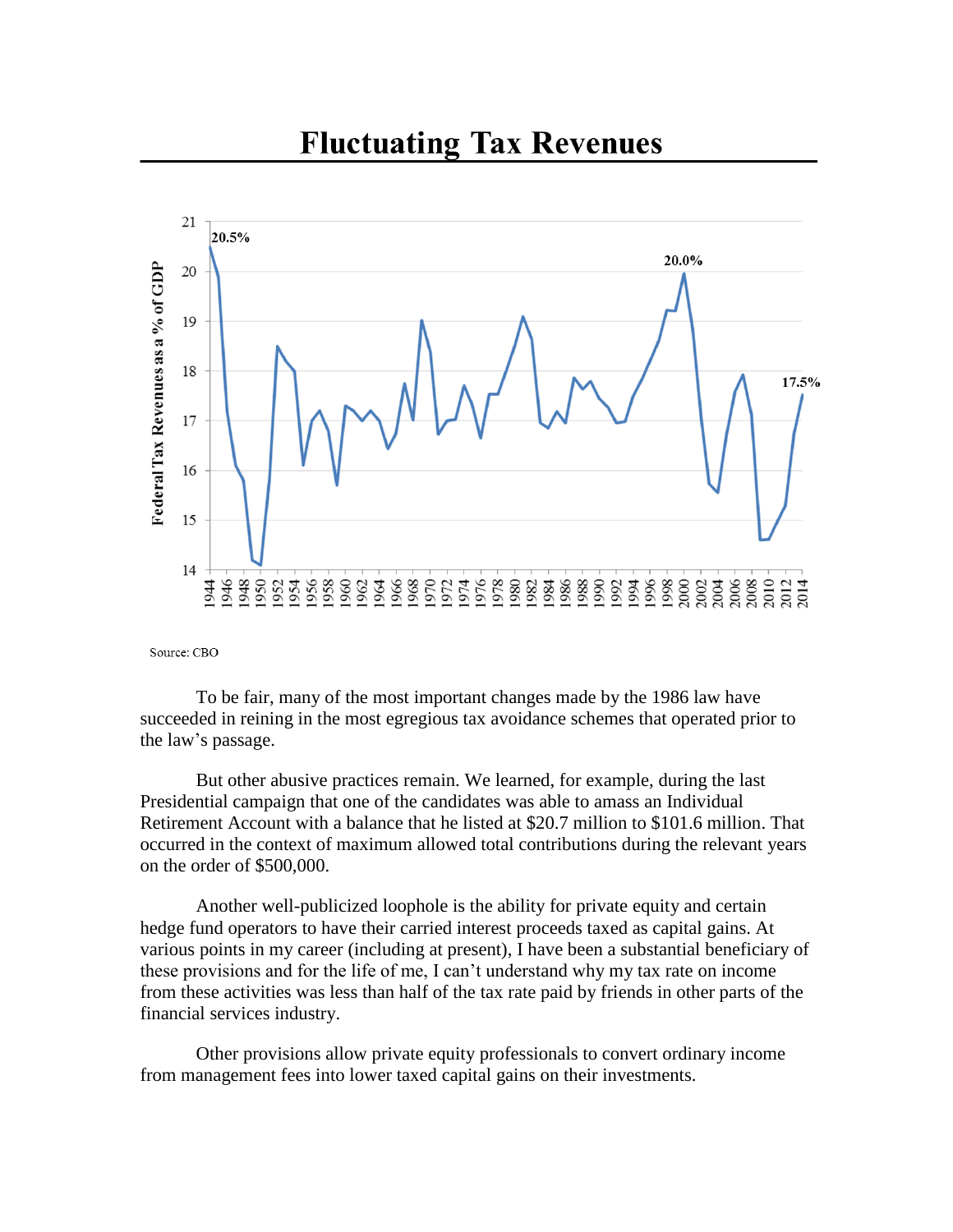While the amounts of lost revenue to the Treasury from some of these mechanisms may not be huge, the significant attention around them contributes to resentment and a feeling on the part of average Americans that they are bearing an unfair burden.

It is true that by some measures, the progressivity of the tax code has increased in recent years, particularly because of tax reductions for those at the very bottom that have resulted in 41% of Americans paying no Federal income tax in 2014.

However, as we all know, pre-tax income inequality is currently at record levels. That disturbing trend should be considered by this Committee as it examines new tax proposals. Since the income tax was instituted in 1913, a bedrock principle has been that those Americans with higher incomes should pay higher rates.

There is no rulebook for what the appropriate amount of progressivity should be, and I accept the notion that at some high level, confiscatory taxes can discourage work. But in my 32 years on Wall Street, I have experienced top marginal Federal tax rates as high as 50% and as low as 28%, and I never detected any change in the motivation to work on the part of myself or any of my colleagues.

Similarly, the tax rate on long-term capital gains has ranged from 35% in the 1970s to 15%. A tax rate of at least 28% on this type of income would be appropriate.

In that regard, it is important to remember that the 1986 law provided that capital gains would be taxed at the same rate as ordinary income, a principle to which we should endeavor to return.

The cost of this tax expenditure is substantial – on the order of \$120 billion per year. Only the exclusion from AGI of employer-provided health care costs the Treasury more.

In addition to achieving greater fairness, we need more revenue. While our budget deficit has come down rapidly, all reasonable forecasts show that at some point it will turn back up, particularly as the cost of retirement and health care costs for those of my baby boomer generation begin to mount.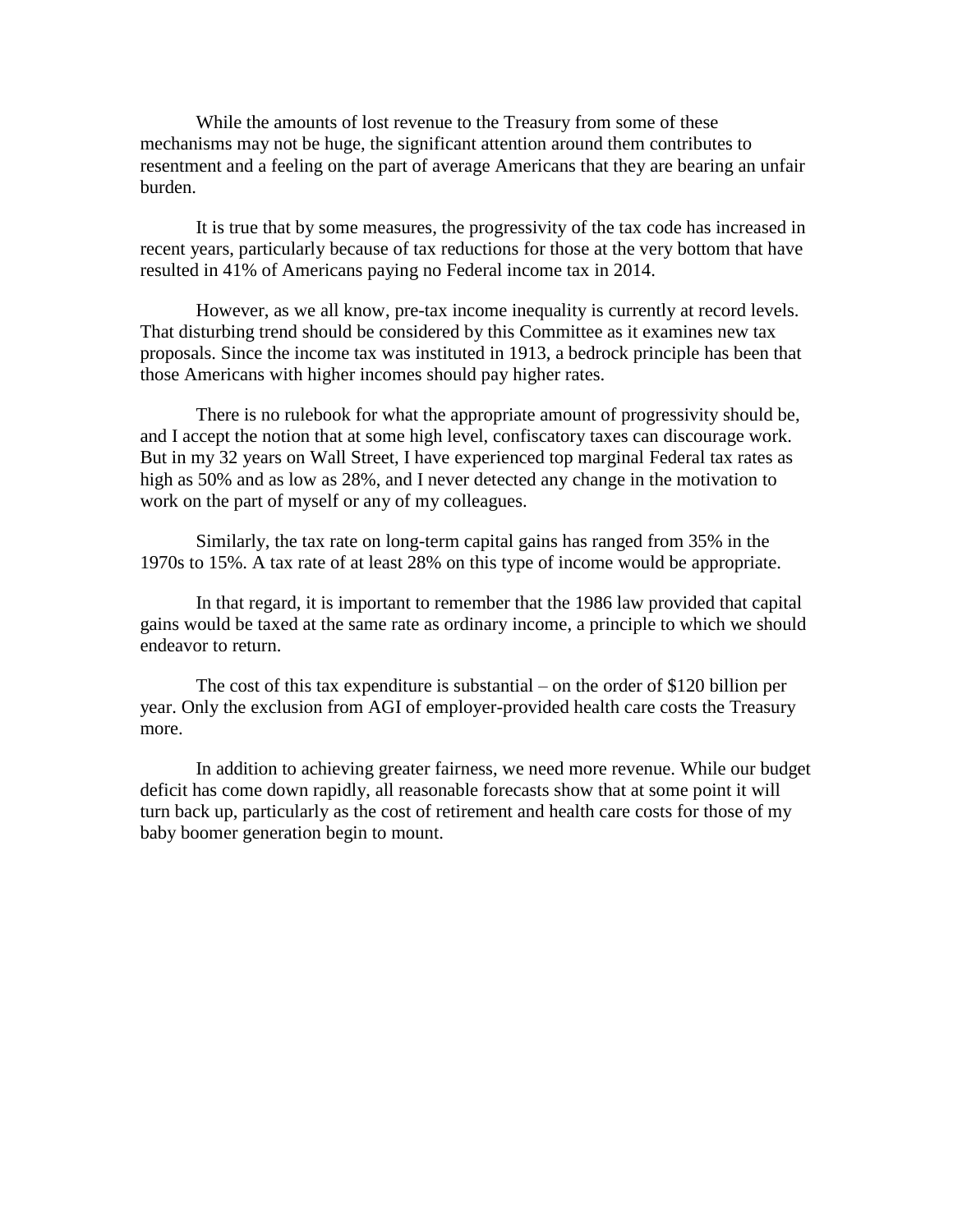# **Deficits Projected to Rise**



Note: Figures are adjusted for war spending drawdown Source: CBO Alternative Fiscal Scenario, CRFB

I do not believe that society will accept the reduction in these benefits necessary to maintain fiscal prudence nor do I believe that further cuts in real discretionary spending would be appropriate – indeed, outlays on many of these items should be increased.

While I was asked to focus my remarks on tax code fairness as it relates to individuals, no discussion of taxes and fairness would be complete without at least mentioning the sorry state of our corporate tax provisions.

Few policy issues engender such unanimity as the consensus that the tax code as it relates to business is riddled with loopholes, drives business out of the United States instead of encouraging it to locate here and creates such divergent outcomes as to make the individual provisions look like a paragon of equity.

In particular, the rampant use of inversions and earnings stripping and the even more rampant abuse of transfer pricing have contributed to a massive decline in the contribution of business tax revenues to the overall Federal tax revenues of the United States. In 1966, corporate taxes accounted for 23% of all Federal tax revenue; by 2014, just 10.6%.